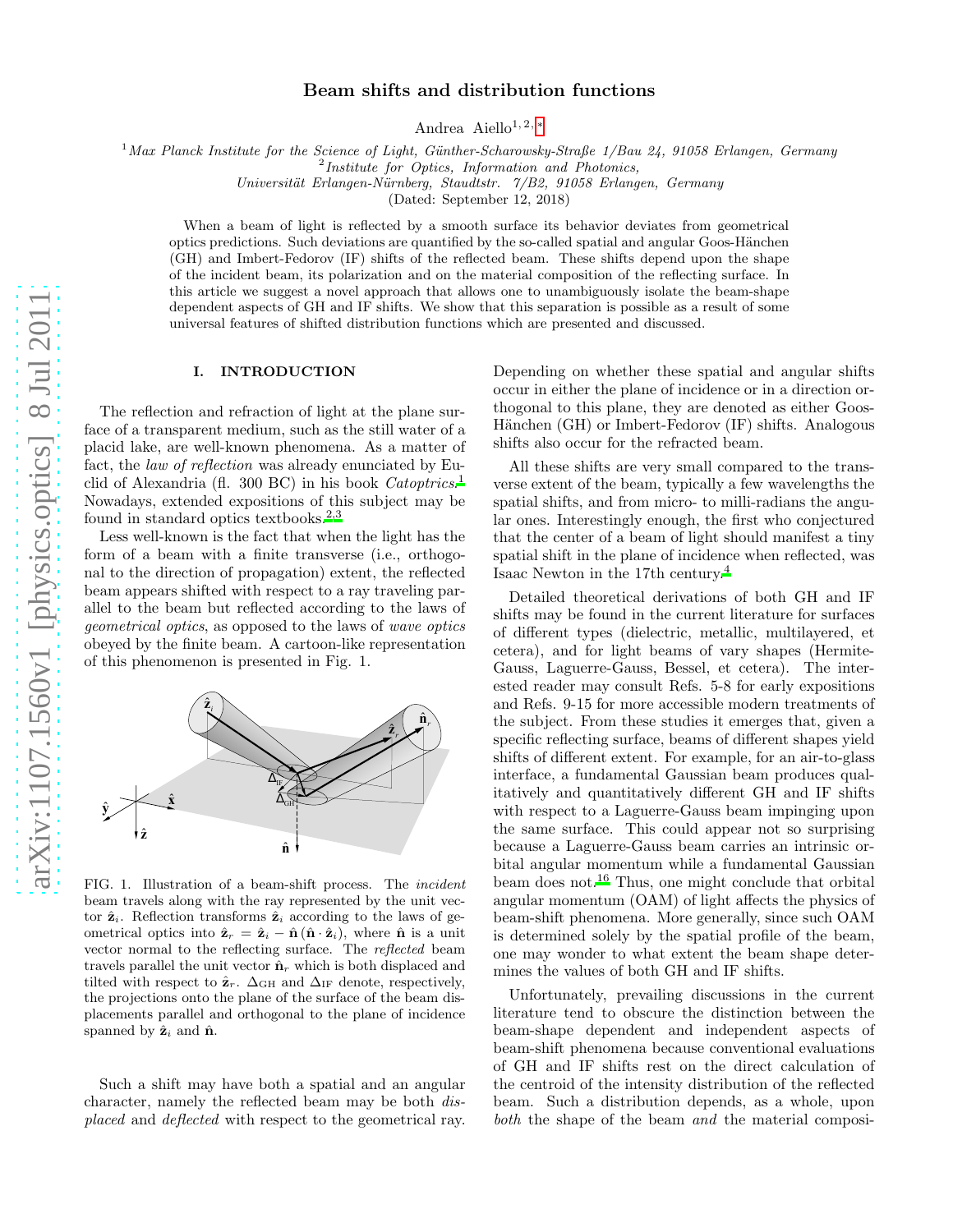tion of the surface. Thus, beam-shape dependent and independent characteristics of shift phenomena deceptively appear to be intrinsically tied.

In this article we present a novel way to describe the GH and IF shifts, with the aim to provide significantly new insights about these phenomena. To this end, a simple treatment that renders a clear separation between the beam-shape dependent and independent features of beam-reflection processes is presented and developed. Such separation naturally leads to find some "universal" characteristics of the beam-shape dependent facets of the problem.

The rest of this paper is organized as follows: In Sec. II the conventional theory of GH and IF shifts is reviewed and expressions for the beam-shape independent parts of these shifts are explicitly given. In Sec. III and IV a new treatment based on the study of the functional shape of the beam is introduced and illustrated. Finally, in Sec. V, consequences of the preceding results are discussed.

### II. GOOS-HÄNCHEN AND IMBERT-FEDOROV **SHIFTS**

Consider a well collimated monochromatic beam of light of wavenumber k propagating in the direction  $\hat{\mathbf{z}}_i$ . The geometric details are shown in Fig. 2 below.



FIG. 2. Geometric representation of the system. The plane of incidence coincides with the plane of the figure. The unit vector  $\hat{\bf{n}}$  is normal to the interface between media 1 (top) and 2 (bottom). The unit vectors  $\hat{\mathbf{y}}_i = \hat{\mathbf{y}}_r \equiv \hat{\mathbf{y}}$  (not shown in the figure), are perpendicular to the plane of incidence and directed towards the reader. The Snell law of reflection sets  $\theta_i = \theta_r \equiv \theta$ . The index of refraction  $n_1$  of the first medium is conventionally chosen equal to 1, and the index of refraction  $n_2$  of the second medium is n.

The position vector r has Cartesian coordinates  $\mathbf{r} = (x' \hat{\mathbf{x}}_i + y' \hat{\mathbf{y}}_i + z' \hat{\mathbf{z}}_i)/k$  and  $\mathbf{r} = (x \hat{\mathbf{x}}_r + y \hat{\mathbf{y}}_r + z \hat{\mathbf{z}}_r)/k$  with respect to the reference frames  $\{\hat{\mathbf{x}}_i, \hat{\mathbf{y}}_i, \hat{\mathbf{z}}_i\}$  and  $\{\hat{\mathbf{x}}_r, \hat{\mathbf{y}}_r, \hat{\mathbf{z}}_r\}$  attached to the incident and to the reflected beam, respectively. Hereafter all the distances  $x', y', \ldots$  are dimensionless.

The corresponding dimensional quantities are simply equal to  $x'/k$ ,  $y'/k$ , et cetera. The real electric field associated with such a beam may be written as

$$
\mathbf{E}'(x',y',z',t) = \text{Re}\left[\mathbf{A}'(x',y',z')\exp\left(-ik\,ct\right)\right],\qquad(1)
$$

where  $c$  denotes the speed of light in vacuum and

<span id="page-1-0"></span>
$$
\mathbf{A}'(x',y',z') = \left(a_{\parallel} \hat{\mathbf{x}}_i + a_{\perp} \hat{\mathbf{y}}_i\right) f(x',y',z'),\qquad(2)
$$

is the so-called *complex analytic signal*<sup>[17](#page-5-6)</sup> associated to the real signal  $\mathbf{E}'(x', y', z', t)$ . In Eq. [\(2\)](#page-1-0) and hereafter, subscripts " $\mathbb{R}^n$  and " $\mathbb{L}^n$  refers, respectively, to the directions parallel and perpendicular to the plane of incidence. In optics textbooks such directions are often denoted with the letters " $p$ " and " $s$ ", respectively. The two complex amplitudes  $a_{\parallel}$  and  $a_{\perp}$  define the polarization of the beam and the complex scalar function  $f(x', y', z')$  fixes the spatial shape of the beam. For example,  $f(x', y', z')$  may either be a Hermite-Gauss function or a Laguerre-Gauss function, both types being widely utilized in optics.[18](#page-5-7)

When the beam is reflected its analytic signal  $\mathbf{A}'(x',y',z')$  changes into  $\mathbf{A}(x,y,z)$ , where<sup>[19](#page-5-8)</sup>

<span id="page-1-1"></span>
$$
\mathbf{A}(x, y, z) = a_{\parallel} r_{\parallel}(\theta) f(-x + X_{\parallel}, y - Y_{\parallel}, z) \hat{\mathbf{x}}_r + a_{\perp} r_{\perp}(\theta) f(-x + X_{\perp}, y - Y_{\perp}, z) \hat{\mathbf{y}}_r, (3)
$$

and  $r_{\parallel}(\theta)$ ,  $r_{\perp}(\theta)$  are the Fresnel reflection coefficients evaluated at the incident angle  $\theta_i = \theta$ . The four dimensionless *complex* shifts  $X_{\parallel}, Y_{\parallel}$  and  $X_{\perp}, Y_{\perp}$  are given  $by: 20$  $by: 20$ 

<span id="page-1-2"></span>
$$
X_{\parallel} = -i \frac{\partial \ln r_{\parallel}}{\partial \theta}, \quad Y_{\parallel} = i \frac{a_{\perp}}{a_{\parallel}} \left( 1 + \frac{r_{\perp}}{r_{\parallel}} \right) \cot \theta, \quad (4a)
$$

$$
X_{\perp} = -i \frac{\partial \ln r_{\perp}}{\partial \theta}, \quad Y_{\perp} = -i \frac{a_{\parallel}}{a_{\perp}} \left( 1 + \frac{r_{\parallel}}{r_{\perp}} \right) \cot \theta. \tag{4b}
$$

These shifts depend upon the polarization of the incident beam via the complex amplitudes  $a_{\parallel}$  and  $a_{\perp}$ , and upon the characteristics of the surface via the (either real or complex) Fresnel coefficients  $r_{\parallel}$  and  $r_{\perp}$ . However, they are completely independent from the shape of the beam  $f(x', y', z')$ . The reader should notice and keep in mind this important fact. Equations [\(3\)](#page-1-1) and [\(4\)](#page-1-2) are valid under the assumption that the reflection does not strongly distort the beam. Such deformation occurs, for exam-ple, when the beam impinges at the Brewster angle<sup>[1](#page-5-1)</sup> for which one has  $r_{\parallel} = 0$  and  $Y_{\parallel}$  becomes ill-defined; in this case a special treatment is required.[21](#page-6-1)

For monochromatic light the intensity of the reflected beam is given by: $<sup>1</sup>$  $<sup>1</sup>$  $<sup>1</sup>$ </sup>

$$
I(x, y, z) = \frac{1}{2} \left(\frac{\varepsilon_0}{\mu_0}\right)^{1/2} \mathbf{A}^* \cdot \mathbf{A}
$$
  
= 
$$
\frac{1}{2} \left(\frac{\varepsilon_0}{\mu_0}\right)^{1/2} \left(I_{\parallel} + I_{\perp}\right),
$$
 (5)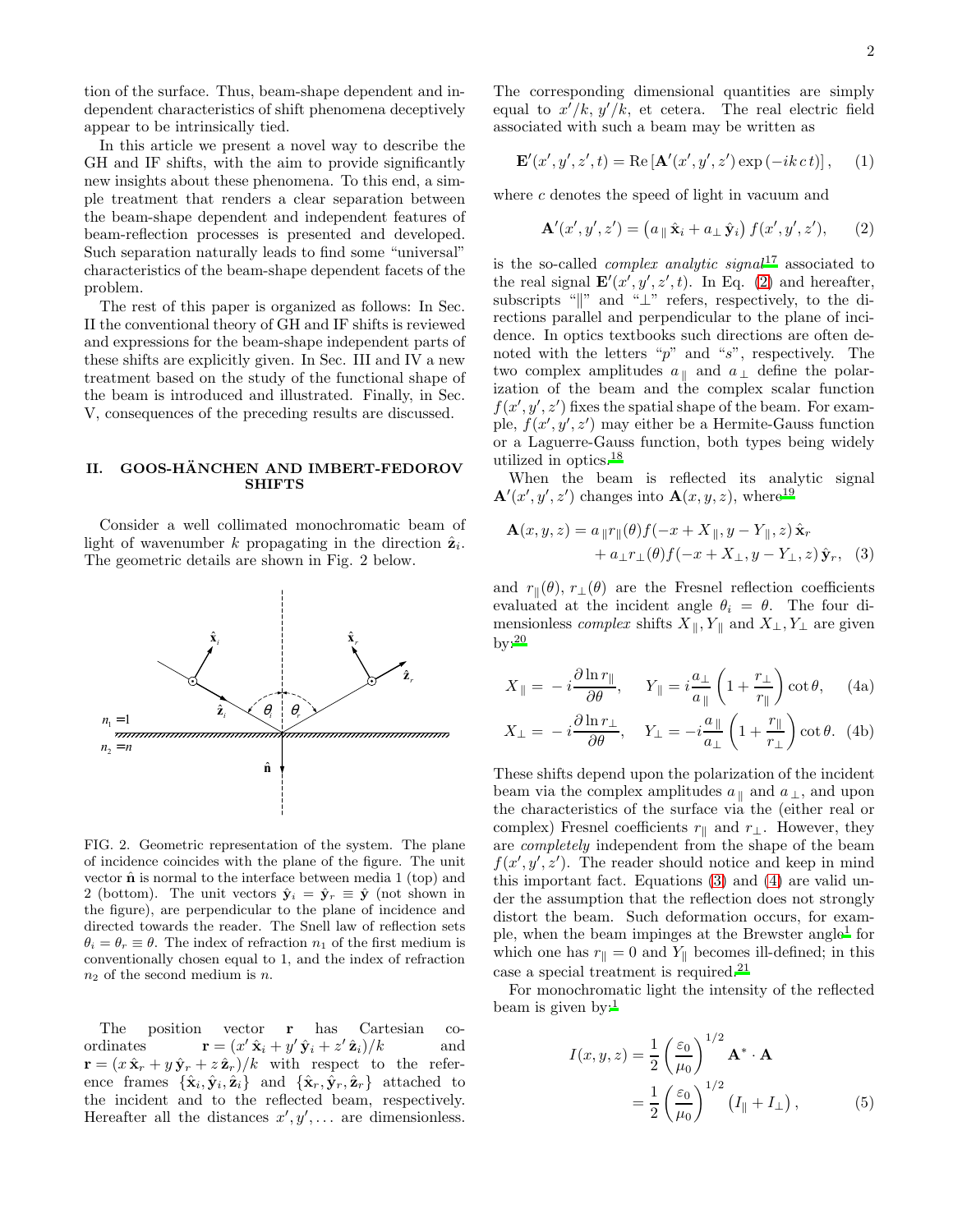where  $\varepsilon_0$  and  $\mu_0$  are the vacuum permittivity and permeability,<sup>[2](#page-5-2)</sup> respectively, and

$$
I_{\parallel} = |a_{\parallel} r_{\parallel}|^2 |f(-x + X_{\parallel}, y - Y_{\parallel}, z)|^2, \quad (6a)
$$

$$
I_{\perp} = |a_{\perp} r_{\perp}|^2 |f(-x + X_{\perp}, y - Y_{\perp}, z)|^2, \quad (6b)
$$

are the intensity distribution functions for the reflected light with polarization parallel and perpendicular to the plane of incidence, respectively.

The center of the reflected beam may be evaluated as the centroid in the  $xy$  plane of the total intensity distribution  $I_{\parallel}+I_{\perp}$ . The position of such centroid with respect to the origin  $x = 0$ ,  $y = 0$  on the plane  $z = \text{const.}$ , defines both the spatial and angular GH and IF shifts in the following way. Given the Cartesian components  $x_1 = x$ and  $x_2 = y$  of the centroid of the beam defined as:

$$
\langle x_{\alpha} \rangle(z) = \frac{\int x_{\alpha} (I_{\parallel} + I_{\perp}) \, dx \, dy}{\int (I_{\parallel} + I_{\perp}) \, dx \, dy}, \qquad (\alpha = 1, 2), \quad (7)
$$

then the spatial  $(\Delta)$  and angular  $(\Theta)$  GH and IF shifts are conventionally defined as:

<span id="page-2-4"></span>
$$
\Delta_{GH} = \langle x \rangle(0), \qquad \Theta_{GH} = \frac{\partial \langle x \rangle(z)}{\partial z}, \qquad (8a)
$$

$$
\Delta_{\text{IF}} = \langle y \rangle(0), \qquad \Theta_{\text{IF}} = \frac{\partial \langle y \rangle(z)}{\partial z}.
$$
 (8b)

Note that in Eq. [\(7\)](#page-2-0) and hereafter the integration symbol " $\int$ " always denotes definite double integrals over the whole  $xy$  plane with  $z$  kept constant. Moreover, the fact that  $\Theta$ <sub>GH</sub> and  $\Theta$ <sub>IF</sub> are strictly independent from z (see, e. g., Ref. 22) is also worth noticing.

It is easy to see that after a straightforward algebraic manipulation Eq. [\(7\)](#page-2-0) can be recast in the following simple form:

$$
\langle x_{\alpha} \rangle(z) = w_{\parallel} \langle x_{\alpha} \rangle_{\parallel}(z) + w_{\perp} \langle x_{\alpha} \rangle_{\perp}(z), \tag{9}
$$

where the *weight* coefficient  $w_{\parallel}$  is defined as:

$$
w_{\parallel} = \frac{\int I_{\parallel} dx dy}{\int (I_{\parallel} + I_{\perp}) dx dy}
$$

$$
= \frac{|a_{\parallel} r_{\parallel}|^2}{|a_{\parallel} r_{\parallel}|^2 + |a_{\perp} r_{\perp}|^2}, \qquad (10)
$$

and the relative shift as:

$$
\langle x_{\alpha} \rangle_{\parallel}(z) = \frac{\int x_{\alpha} \left| f(-x + X_{\parallel}, y - Y_{\parallel}, z) \right|^{2} dx dy}{\int \left| f(-x + X_{\parallel}, y - Y_{\parallel}, z) \right|^{2} dx dy}.
$$
 (11)

The corresponding formulae for  $w_\perp$  and  $\langle x_\alpha \rangle_\perp(z)$  can be obtained from Eqs. [\(10](#page-2-1)[-11\)](#page-2-2) by exchanging the subscripts " $\|$ " and " $\bot$ " everywhere. Equation [\(10\)](#page-2-1) has been

obtained by exploiting the fact that since the double integration extends over the entire  $xy$  plane, one has:

$$
\int |f(-x+X_{\parallel}, y-Y_{\parallel}, z)|^{2} dx dy =
$$

$$
\int |f(-x+X_{\perp}, y-Y_{\perp}, z)|^{2} dx dy.
$$
 (12)

Equations [\(10\)](#page-2-1) and [\(11\)](#page-2-2) have a simple physical interpretation. The non-negative weight coefficients  $w_{\parallel}$  and  $w_{\perp}$ give the fraction of the reflected light which is linearly polarized in the directions parallel and perpendicular to the plane of incidence, respectively. The relative shifts  $\langle x_\alpha \rangle_{\parallel}(z)$  and  $\langle x_\alpha \rangle_{\perp}(z)$  are the first moments of the distributions  $I_{\parallel}$  and  $I_{\perp}$ , and represent the displacements of the intensity distributions that would be detected behind a polarizer oriented along  $\hat{\mathbf{x}}_r$  and  $\hat{\mathbf{y}}_r$ , respectively, at distance z from the origin.

<span id="page-2-0"></span>At this point, conventional calculations require substitution of Eqs. [\(4\)](#page-1-2) into Eq. [\(11\)](#page-2-2) and subsequent straightforward integration, either analytical for a few simple cases, or numerical for the more complicated ones.<sup>[23](#page-6-2)</sup> However, as announced in the Introduction, such procedure leads to a confusion, in determining GH and IF shifts, between the role played by the *functional* shape  $f(x, y, z)$  of the beam on one side, and the role played by the beam-shape independent shifts  $X_{\parallel}, Y_{\parallel}$  and  $X_{\perp}, Y_{\perp}$ on the other side. This issue will be clarified in Sec. III and practically illustrated in Sec. IV.

#### III. FUNCTIONAL SHIFTS

In order to elucidate the problem posed at the end of the previous section, a seemingly more abstract issue is illustrated here to the reader in some detail: Given an *arbitrary* complex function  $f(x, y, z)$  square integrable over the whole xy plane, calculate the first moments  $\langle x \rangle$ and  $\langle y \rangle$  of the shifted distribution

$$
F(x, y, z) = |f(x - X, y - Y, z)|^{2},
$$
 (13)

<span id="page-2-1"></span>where  $X, Y \in \mathbb{C}$  and  $|X|, |Y| \ll 1^{24}$  $|X|, |Y| \ll 1^{24}$  $|X|, |Y| \ll 1^{24}$  In other words one is required to calculate the following quantities:

<span id="page-2-3"></span>
$$
\langle x \rangle = \frac{\int xF(x, y, z) \, dxdy}{\int F(x, y, z) \, dxdy},\tag{14a}
$$

$$
\langle y \rangle = \frac{\int yF(x, y, z) \, dx \, dy}{\int F(x, y, z) \, dx \, dy}.\tag{14b}
$$

<span id="page-2-2"></span>The complex shifts  $X$  and  $Y$  of the argument of the function are written as:

$$
X = X_1 + i X_2,\tag{15a}
$$

$$
Y = Y_1 + iY_2,\tag{15b}
$$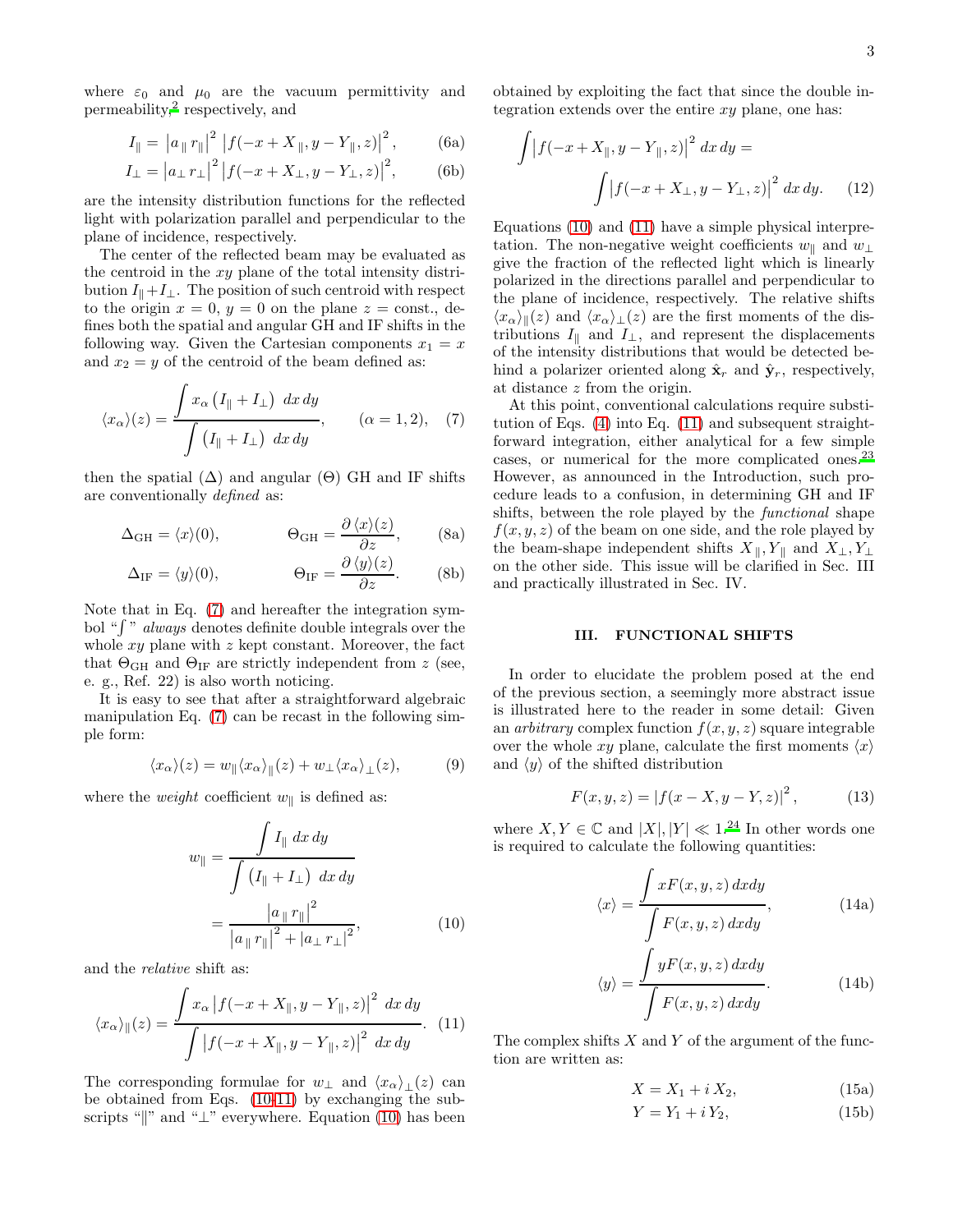where  $X_n, Y_n \in \mathbb{R}$ , with  $n \in \{1, 2\}$ . A first-order Taylor expansion about  $X = 0 = Y$  furnishes:

$$
F(x, y, z) \approx |f(x, y, z)|^2
$$
  
- 2  $\left[X_1 \text{ Re}\left(f^*\frac{\partial f}{\partial x}\right) - X_2 \text{ Im}\left(f^*\frac{\partial f}{\partial x}\right)\right]$   
- 2  $\left[Y_1 \text{ Re}\left(f^*\frac{\partial f}{\partial y}\right) - Y_2 \text{ Im}\left(f^*\frac{\partial f}{\partial y}\right)\right],$  (16)

where hereafter f is a shorthand for  $f(x, y, z)$ , not to be confused with  $f(x-X, y-Y, z)$ . As usual, "Re" and "Im" denotes, respectively, the real and the imaginary part of a complex number:  $\text{Re}(a + ib) = a$  and  $\text{Im}(a + ib) = b$ , with  $a, b \in \mathbb{R}$ . Without loss of generality, we assume that the function  $f$  drops to zero at infinity and that both the x- and y-moment of the distribution  $|f|^2$  are zero, namely:

<span id="page-3-1"></span>
$$
|f(\pm\infty, y, z)|^2 = 0 = |f(x, \pm\infty, z)|^2,
$$
 (17a)

$$
\int x|f(x,y,z)|^2 dx dy = 0 = \int y|f(x,y,z)|^2 dx dy.
$$
 (17b)

By using integration by parts, it is not difficult to show that, up to first order terms in  $X_n, Y_n$ , one obtains after substitution of Eq. [\(16\)](#page-3-0) into Eqs. [\(14\)](#page-2-3):

$$
\langle x \rangle \cong X_1 + 2 \operatorname{Im} \left[ X_2 \frac{\int f^* \left( x \frac{\partial}{\partial x} \right) f \, dx dy}{\int |f|^2 \, dx dy} \right] + Y_2 \frac{\int f^* \left( x \frac{\partial}{\partial y} \right) f \, dx dy}{\int |f|^2 \, dx dy} \right], \quad (18a)
$$

$$
\langle y \rangle \cong Y_1 + 2 \operatorname{Im} \left[ Y_2 \frac{\int f^* \left( y \frac{\partial}{\partial y} \right) f \, dx dy}{\int y^2} \right] + \sum_{i=1}^{n} \langle y \rangle \frac{\partial}{\partial y} \frac{\partial}{\partial y} \frac{\partial}{\partial y} \frac{\partial}{\partial y} dy}{\int y^2 \, dx dy} \rangle
$$

$$
\langle y \rangle \cong Y_1 + 2 \operatorname{Im} \left[ Y_2 \frac{\int |f|^2 dx dy}{\int |f|^2 dx dy} + X_2 \frac{\int f^* \left( y \frac{\partial}{\partial x} \right) f dx dy}{\int |f|^2 dx dy} \right].
$$
 (18b)

One should appreciate the fact that these formulae are perfectly general, as they hold their validity for any square-integrable function  $f(x, y, z)$  fulfilling conditions [\(17\)](#page-3-1).

The meaning of Eqs. [\(18\)](#page-3-2) becomes crystal clear when they are put in the following suggestive matrix form:

$$
\begin{bmatrix} \langle x \rangle \\ \langle y \rangle \end{bmatrix} \cong \begin{bmatrix} X_1 \\ Y_1 \end{bmatrix} + \begin{bmatrix} a_{11} & a_{12} \\ a_{21} & a_{22} \end{bmatrix} \begin{bmatrix} X_2 \\ Y_2 \end{bmatrix}, \qquad (19)
$$

where the elements  $a_{\alpha\beta}$  of the matrix  $A = [a_{\alpha\beta}],$  with

 $\alpha, \beta = 1, 2$ , have been defined as:

<span id="page-3-4"></span>
$$
a_{\alpha\beta} = 2 \frac{\text{Im} \int f^* \left( x_\alpha \frac{\partial}{\partial x_\beta} \right) f \, dx dy}{\int |f|^2 \, dx dy}.
$$
 (20)

<span id="page-3-0"></span>The first term in the right side of Eq. [\(19\)](#page-3-3) simply states a trivial fact: If one shifts a distribution, initially centered in the origin of the xy plane, by the real amounts  $X_1$ and  $Y_1$  in the x and y directions, respectively, then the shifted distribution will be centered in  $P = (X_1, Y_1)$ .

Much more interesting is the second term. The diagonal elements of the  $2 \times 2$  matrix A connect the imaginary parts of the complex shifts  $X$  and  $Y$  with the real displacements of the distribution. Since from Eq. [\(20\)](#page-3-4) it trivially follows that  $A$  must be a function of  $z$  solely, this means that  $X_2$  and  $Y_2$  must somehow describe the propagation properties of the shifts  $\langle x \rangle$  and  $\langle y \rangle$ , respectively. It will be explicitly shown in Sec. IV that this is indeed the case for functions  $f$  describing paraxial beams of light, and that  $a_{11}$  and  $a_{22}$  are responsible for the angular GH and IF shifts, respectively.

<span id="page-3-2"></span>The non-diagonal matrix element  $a_{12}$   $(a_{21})$  mixes the real part of the shift  $X(Y)$  in the  $x(y)$  direction with the imaginary part of the shift  $Y(X)$  in the  $y(x)$  direction. The existence of these nonzero off-diagonal matrix elements is a remarkable universal feature of shifted distributions. In fact, although the exact amount of mixing, namely the precise values of  $a_{12}$  and  $a_{21}$ , depends on the functional shape of  $f$ , its existence is largely independent from the form of  $f$ . This seemingly purely mathematical property of distributions has actually profound consequences on the physics of beam-shift phenomena. In fact, such a mixing has been actually predicted $25,26$  $25,26$  and experimentally observed<sup>[20](#page-6-0)</sup> for vortex beams. Thus, for a better understanding of this issue, in the following Sec. IV the perfectly general mathematical analysis of functional shifts given above will be specialized to the physical case of vortex beams, namely beam carrying OAM.

## IV. EXAMPLE: FUNCTIONAL SHIFTS OF VORTEX BEAMS

The goal of this section is to illustrate the use of the formula [\(19\)](#page-3-3) by calculating the coordinates of the centroid of a reflected vortex beam. According to Eq. [\(3\)](#page-1-1) the shifted beam is described by one or two functions of the form  $f(-x+X, y-Y, z)$ , with

<span id="page-3-5"></span>
$$
f(x, y, z) = e^{im\phi}g(r, z),
$$
\n(21)

<span id="page-3-3"></span>where  $m$  is a real number, not necessarily an integer one, and  $x = r \cos \phi$ ,  $y = r \sin \phi$  are the polar coordinates in the xy plane. Equation  $(21)$ , with integer m, furnishes a suitable representation of optical beams with m units of OAM along the direction of propagation z. For example, the well-known Laguerre-Gauss paraxial modes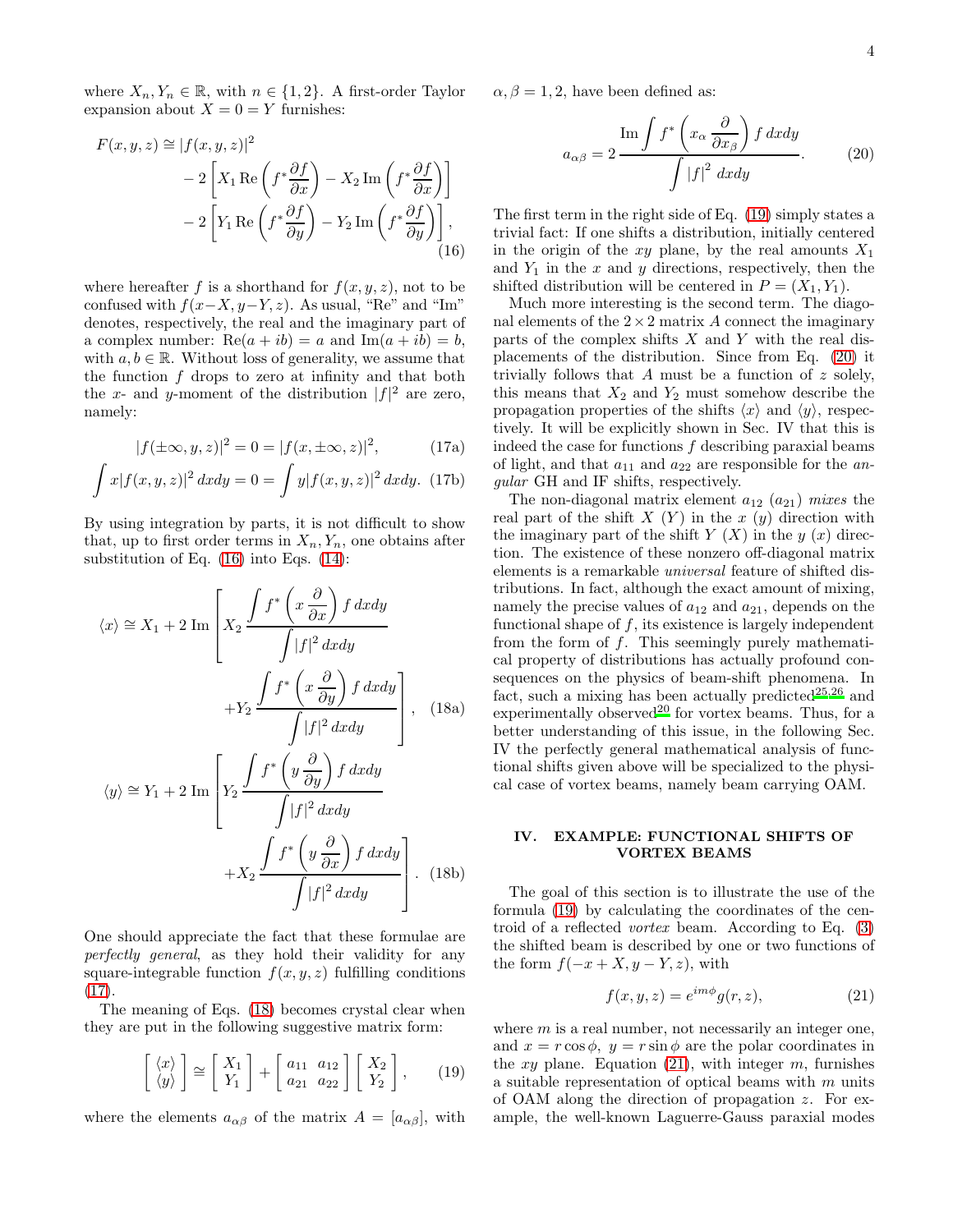$u_{mp}^{\text{LG}}(\phi, r, z)$  of the electromagnetic field, have the functional form [\(21\)](#page-3-5) with

$$
g(r,z) = \left[\frac{2p!}{\pi (p+|m|)!}\right]^{1/2} \exp\left(\frac{i}{2}\frac{r^2}{z-iL}\right)
$$

$$
\times \exp\left[-i(2p+|m|+1)\arctan\left(\frac{z}{L}\right)\right]
$$

$$
\times \frac{1}{w(z)} L_p^{|m|} \left(\frac{2r^2}{w^2(z)}\right) \left(\frac{\sqrt{2}r}{w(z)}\right)^{|m|}, \qquad (22)
$$

where  $w_0$  is the beam waist,  $L = k^2 w_0^2/2$  is the Rayleigh range,  $w(z) = kw_0\sqrt{1+z^2/L^2}$  is the running beam waist, and  $L_p^{|m|}(x)$  denotes the generalized Laguerre polynomial<sup>[27](#page-6-6)</sup> of order  $(m, p)$ , with  $p = 0, 1, 2, \ldots$  and  $m = 0, \pm 1, \pm 2, \ldots$  The first few Laguerre-Gauss modes intensity patterns are pictured in Fig. 3 below.



FIG. 3. Some low-order Laguerre-Gauss modes intensity patterns  $|u_{mp}^{\text{LG}}(\phi, r, z)|$ 2 .

For the sake of simplicity, hereafter  $X, Y$  denote either  $X_{\parallel}, Y_{\parallel}$  or  $X_{\perp}, Y_{\perp}$ , we leave it unspecified. Correspondingly, for example,  $\langle x \rangle$  denotes either  $\langle x \rangle_{\parallel}$  or  $\langle x \rangle_{\perp}$ . Thus, from Eqs.  $(20)-(21)$  $(20)-(21)$ , we can obtain the matrix A by calculating the following integrals:

$$
\int |f(-x,y,z)|^2 dx dy = 2\pi \int |g(r,z)|^2 r dr, \qquad (23)
$$

and

<span id="page-4-0"></span> $\cdot$ 

$$
\int f^* \left( x \frac{\partial}{\partial x} \right) f \, dx dy = \pi \int_0^\infty g^*(r, z) \left( r \frac{\partial}{\partial r} \right) g(r, z) \, r dr
$$

$$
\equiv N, \tag{24a}
$$

$$
\int f^* \left( x \frac{\partial}{\partial y} \right) f \, dx dy = -i\pi m \int_0^\infty |g(r, z)|^2 \, r dr
$$

$$
\equiv iM \tag{24b}
$$

where f now is a shorthand for  $f(-x, y, z)$ . The last remaining two integrals are not independent from the previous ones, being:

$$
\int f^* \left( y \frac{\partial}{\partial y} \right) f \, dx dy = N,\tag{25a}
$$

<span id="page-4-1"></span>
$$
\int f^* \left( y \frac{\partial}{\partial x} \right) f \, dx dy = -iM. \tag{25b}
$$

<span id="page-4-2"></span>Finally, substitution of Eqs. [\(24\)](#page-4-0) into Eq. [\(18\)](#page-3-2) yields:

$$
\begin{bmatrix} \langle x \rangle \\ \langle y \rangle \end{bmatrix} \cong \begin{bmatrix} X_1 \\ Y_1 \end{bmatrix} + \begin{bmatrix} \zeta(z) & -m \\ m & \zeta(z) \end{bmatrix} \begin{bmatrix} X_2 \\ Y_2 \end{bmatrix}, \qquad (26)
$$

where

<span id="page-4-3"></span>
$$
\zeta(z) = \frac{\operatorname{Im} \int_0^\infty g^*(r, z) \left( r \frac{\partial}{\partial r} \right) g(r, z) \, r dr}{\int_0^\infty |g(r, z)|^2 \, r dr},\qquad(27)
$$

determines how the shifted distribution "propagates" along z. In physical terms, the real function  $\zeta(z)$  generates the angular GH and IF shifts. This may be easily seen by deriving both sides of Eq. [\(26\)](#page-4-1) with respect to z and comparing such result with the right sides of Eqs. [\(8\)](#page-2-4):

$$
\begin{bmatrix} \Theta_{\text{GH}} \\ \Theta_{\text{IF}} \end{bmatrix} \equiv \frac{\partial}{\partial z} \begin{bmatrix} \langle x \rangle \\ \langle y \rangle \end{bmatrix} \cong \frac{\partial \zeta(z)}{\partial z} \begin{bmatrix} X_2 \\ Y_2 \end{bmatrix} . \tag{28}
$$

Of course, the precise form of  $\zeta(z)$  can be given only when  $q(r, z)$  is precisely specified. Thus, for example, for a Laguerre-Gauss paraxial beam  $g(r, z)$  of the form [\(22\)](#page-4-2), one obtains from Eq. [\(27\)](#page-4-3):

<span id="page-4-4"></span>
$$
\zeta(z) = (1 + |m|) \frac{z}{L},
$$
\n(29)

where, for the sake of clarity, the value  $p = 0$  has been chosen. When this expression is substituted into Eq. [\(26\)](#page-4-1) the following result is obtained:

$$
\langle x \rangle \cong X_1 - mY_2 + \frac{z}{L} \left( 1 + |m| \right) X_2, \tag{30a}
$$

$$
\langle y \rangle \cong Y_1 + mX_2 + \frac{z}{L} \left( 1 + |m| \right) Y_2. \tag{30b}
$$

If  $m = 0$  the Laguerre-Gauss beam reduces to a fundamental Gaussian beam, and Eqs. [\(30\)](#page-4-4) become:

$$
\langle x \rangle^0 \cong X_1 + \frac{z}{L} X_2,\tag{31a}
$$

<span id="page-4-5"></span>
$$
\langle y \rangle^0 \cong Y_1 + \frac{z}{L} Y_2,\tag{31b}
$$

where hereafter the superscript "0" denotes quantities relative to a fundamental Gaussian beam. This leads to the unambiguous identification

$$
X_1 = \Delta_{GH}^0
$$
,  $X_2 = L\Theta_{GH}^0$ , (32a)

$$
Y_1 = \Delta_{IF}^0,
$$
  $Y_2 = L\Theta_{IF}^0,$  (32b)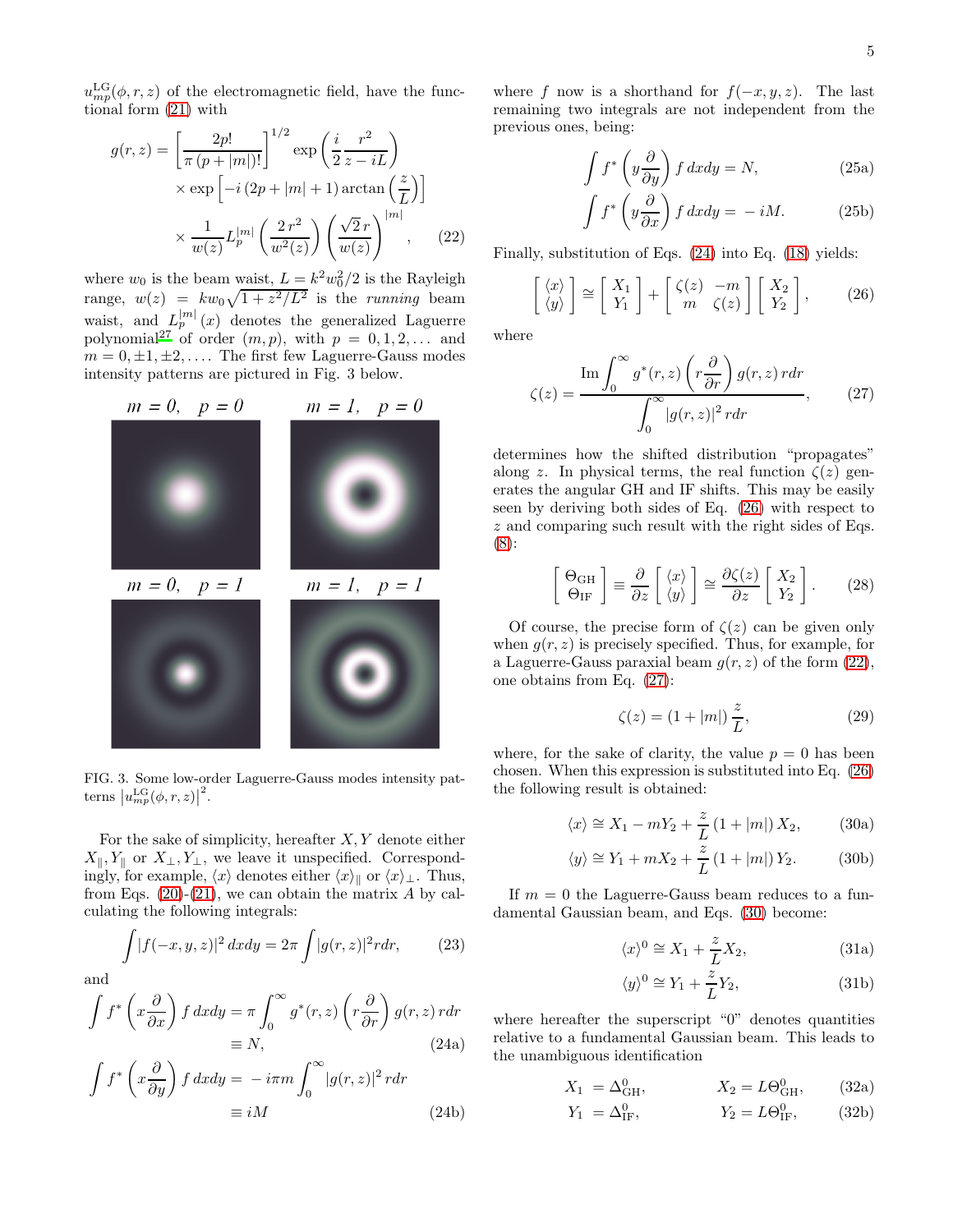where Eqs. [\(8\)](#page-2-4) have been used. Finally, by using Eqs. [\(32\)](#page-4-5) into Eqs. [\(30\)](#page-4-4), one easily obtains:

$$
\langle x \rangle \cong \Delta_{\text{GH}}^0 + m \left( L \Theta_{\text{IF}}^0 \right) + z \left( 1 + |m| \right) \Theta_{\text{GH}}^0, \qquad (33a)
$$

$$
\langle y \rangle \cong \Delta_{\text{IF}}^0 - m \left( L \Theta_{\text{GH}}^0 \right) + z \left( 1 + |m| \right) \Theta_{\text{IF}}^0. \tag{33b}
$$

This outcome coincides, except for a few minor discrepancies due to the use of a different notation, with the well-known results for vortex beams.<sup>[20](#page-6-0)[,25](#page-6-4)[,26](#page-6-5)</sup> From Eqs. [\(33\)](#page-5-9) it appears that OAM of light has a twofold effect upon GH and IF shifts. The first one is an algebraic mixing proportional to  $m$  between spatial GH (IF) and angular IF (GH). The second effect is an increase of the angular shift by the amount  $|m|$ . As revealed by the approach presented in this article, these features are universal for Laguerre-Gauss beams, namely they are independent upon both the beam polarization and the material composition of the reflecting surface.

Thus, Eqs. [\(33\)](#page-5-9) and [\(19\)](#page-3-3) answer the two questions posed in the introduction, namely: a) how the OAM of light affects GH and IF shifts, and:  $b$ ) to what extent these shifts are determined by the shape of the beam (see discussion after Eq. [\(20\)](#page-3-4)).

## V. CONCLUDING REMARKS

The main result presented in this paper perhaps consists in the following recipe for the calculation of GH and 6

<span id="page-5-9"></span>IF shifts: Use the conventional theory to calculate the beam-shape independent complex beam shifts  $X_{\parallel}$ ,  $Y_{\parallel}$  and  $X_{\perp}, Y_{\perp}$ , for your peculiar surface. They depend upon both the polarization of the beam and the material composition of the reflecting surface, but are totally independent from the shape of the beam. Then, by using Eq.  $(20)$ , calculate the matrix A for your specific beam. Finally, combine the previous results into Eq. [\(19\)](#page-3-3) to obtain the desired shifts.

Apart from its great practical usefulness, this new approach has the important conceptual advantage over the traditional beam-shift computational methods, that it permits to isolate in a completely unambiguous manner the beam-shape dependent contributions to the shifts. This separation is relevant whenever one wants to understand how the degrees of freedom carried by the wavefront of the beam (as, e.g., the OAM of the beam), enter in the numerous beam-shift physical phenomena.

#### ACKNOWLEDGMENTS

It is a pleasure for the author to thank Han Woerdman, Vladimir Fedoseyev, Konstantin Bliokh, Mark Dennis, Sumant Oemrawsingh and Michele Merano for many stimulating discussions. Many thanks also to Marco Ornigotti, Falk Töppel, Annemarie Holleczek, Jan Korger and Giuliano d'Auria for careful proofreading of the manuscript.

- ∗ [andrea.aiello@mpl.mpg.de](mailto:andrea.aiello@mpl.mpg.de)
- <span id="page-5-1"></span><span id="page-5-0"></span><sup>1</sup> E. Hecht, Optics, 4th ed. (Addison Wesley, San Francisco, CA, 2002).
- <span id="page-5-2"></span><sup>2</sup> J. D. Jackson, *Classical Electrodynamics*, 3nd ed. (John Wiley & Sons, NY, 1998).
- <span id="page-5-3"></span><sup>3</sup> M. Born and E. Wolf, Principles of optics, 7th ed. (Cambridge University Press, Cambridge, 2003).
- <span id="page-5-4"></span><sup>4</sup> I. Newton, *Opticks*, (reprinted by Dover Publications, Inc., NY, 1952), Query 4, p. 339.
- $5$  F. Goos and H. Hänchen, "Ein neuer und fundamentaler Versuch zur Totalreflexion," Ann. Phys. 1, 333-346 (1947).
- <sup>6</sup> K. Artmann, "Berechnung der Seitenversetzung des totalreflectierten Strahles," Ann. Phys. 2, 87-102 (1948).
- <sup>7</sup> F. I. Fedorov, "K teorii polnovo otrazenija," Dokl. Akad. Nauk SSSR 105, 465-467 (1955).
- <sup>8</sup> C. Imbert, "Calculation and Experimental Proof of the Transverse Shift Induced by Total Internal Reflection of a Circularly Polarized Light Beam," Phys. Rev. D 5, 787-796 (1972).
- <sup>9</sup> K. Yu. Bliokh and Y. P. Bliokh, "Conservation of Angular Momentum, Transverse Shift, and Spin Hall Effect in Reflection and Refraction of an Electromagnetic Wave Packet," Phys. Rev. Lett. 96, 073903 (2006).
- <sup>10</sup> K. Yu. Bliokh and Y. P. Bliokh, "Polarization, transverse shifts, and angular momentum conservation laws in partial reflection and refraction of an electromagnetic wave packet," Phys. Rev. E 96, 243903 (2006).
- <sup>11</sup> H. Schomerus and M. Hentschel, "Correcting Ray Optics at Curved Dielectric Microresonator Interfaces: Phase-Space Unification of Fresnel Filtering and the Goos-Hänchen Shift," Phys. Rev. Lett. **75**, 066609 (2007).
- <sup>12</sup> O. Hosten and P. Kwiat, "Observation of the Spin Hall Effect of Light via Weak Measurements," Science 319, 787- 790 (2008).
- <sup>13</sup> A. Aiello and J. P. Woerdman, "Role of beam propagation in Goos-Hänchen and Imbert-Fedorov shifts," Opt. Lett. 33 (13), 1437-1439 (2008).
- <sup>14</sup> M. Merano, A. Aiello, M. P. van Exter, and J. P. Woerdman, "Observing angular deviations in the specular reflection of a light beam," Nature Photonics 3, 337-340 (2009).
- <sup>15</sup> M. V. Berry, "Lateral and transverse shifts in reflected dipole radiation," Proc. R. Soc. A, published online before print March 23, 2011, doi: 10.1098/rspa.2011.0081 (2011).
- <span id="page-5-5"></span> $16$  L. Allen, M. W. Beijersbergen, R. J. C. Spreeuw, and J. P. Woerdman, "Orbital angular momentum of light and the transformation of Laguerre-Gaussian laser modes," Phys. Rev. A 45, 8185-8189 (1992).
- <span id="page-5-6"></span> $17$  L. Mandel and E. Wolf, *Optical coherence and quantum* optics, (Cambridge University Press, Cambridge, 1995).
- <span id="page-5-7"></span><sup>18</sup> A. E. Siegman, Lasers, (University Science Books, Mill Valley, CA, 1986).
- <span id="page-5-8"></span> $19$  Here, the minus sign in the x-dependence of the shifted distribution should be noticed. It is not difficult to see that this is due to the parity inversion caused by reflection as